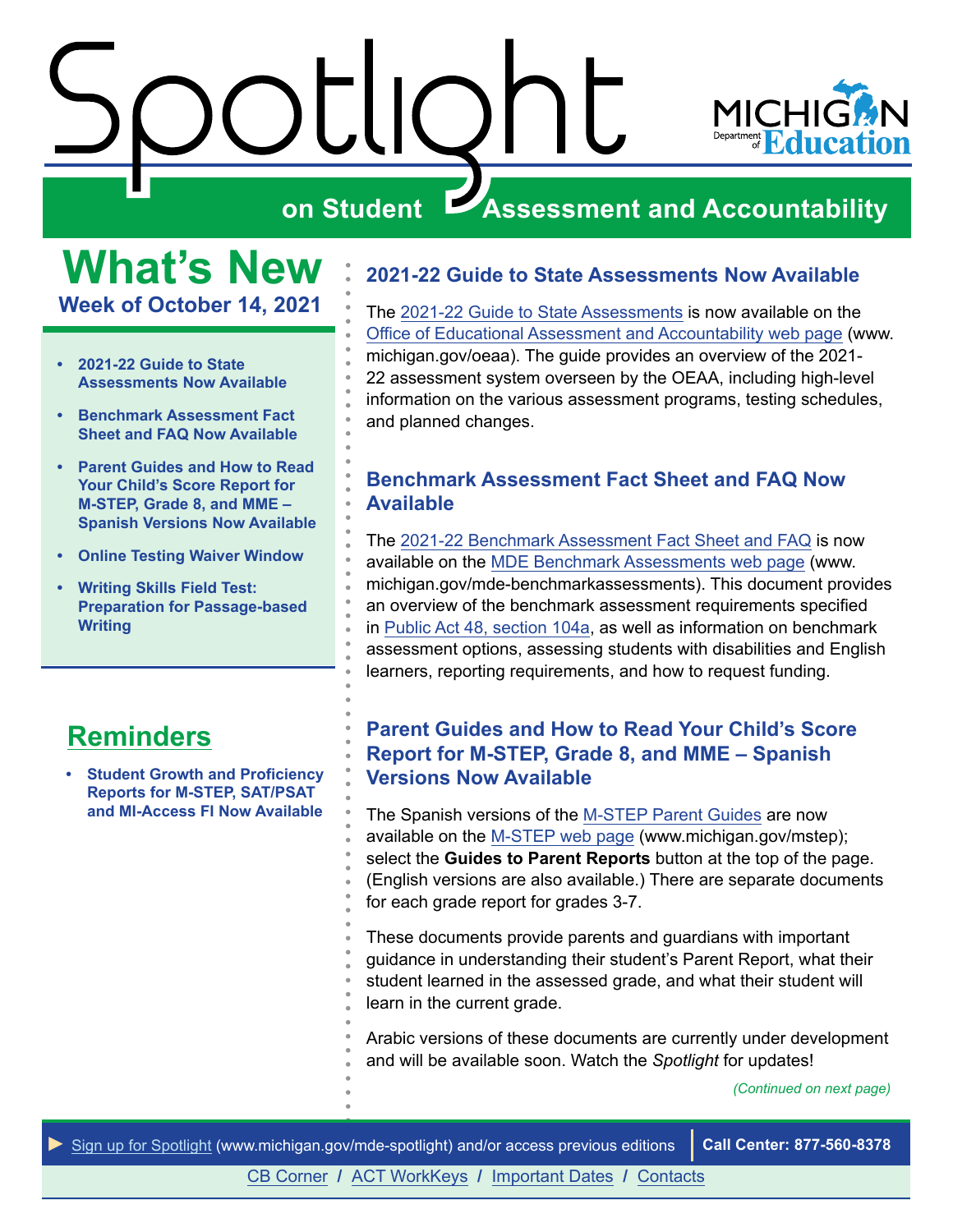<span id="page-1-0"></span>The **MME How to Read Your Child's Score Report**  and the **Grade 8 How to Read Your Child's Score Report** are also now available in Spanish. The MME How to Read Your Child's Score Report can be found on the [MME web page](http://www.michigan.gov/mme) (<www.michigan.gov/mme>) under the Parent/Student Information heading. The Grade 8 How to Read Your Child's Score Report can be found on the [PSAT web page](http://www.michigan.gov/psat) ([www.michigan.gov/](www.michigan.gov) psat) under the Parent/Student Information heading.

Arabic versions of these documents, designed to help parents interpret the Parent Report, will be available soon.

#### **Online Testing Waiver Window**

All schools are expected to administer the Spring 2022 M-STEP, MI-Access Functional Independence (FI), and WIDA ACCESS for ELLs assessments online.

However, a small number of school buildings may never be able to test online. These include buildings with no internet access, juvenile justice facilities that do not allow students online, or some center-based special education programs. These schools can submit online waiver request(s) to administer the paper/pencil version of M-STEP, MI-Access FI, and WIDA ACCESS assessments for Spring 2022.

The window to request a waiver through the Office of Educational Assessment and Accountability (OEAA) Secure Site will be available **October 18 — November 23, 2021**.

Districts must submit online waiver request(s) by November 23, 2021 to obtain the paper/ pencil materials they will need for assessment administration.

**Important Note: Requests for EACH school and EACH assessment must be submitted separately.**  A school (or building) is the smallest unit that may request an online waiver.

A school may not apply to have only certain grades or content areas take the paper/pencil assessments. Schools that are administering online but have individual students who need to use a paper/ pencil form due to a disability or for another reason—as outlined in the [Supports and Accommodations](https://www.michigan.gov/mde/0,4615,7-140-22709_70117-347335--,00.html)  [Guidance Document](https://www.michigan.gov/mde/0,4615,7-140-22709_70117-347335--,00.html) located on each assessment web page—do not need to request an online waiver. Schools will be able to order paper/pencil materials on the Material Order screens in the OEAA Secure Site to accommodate these individual students.

#### **Process:**

Requests for an online waiver must be submitted through the [OEAA Secure Site](http://www.michigan.gov/oeaa-secure) ([www.michigan.gov/](www.michigan.gov) oeaa-secure) by a user who has District Administrator or Nonpublic School Administrator access, using the process detailed in the [Online Waiver Request](https://www.michigan.gov/documents/mde/Online_Waiver_Request_Quick_Reference_502848_7.pdf)  document on the [Secure Site Training web page](http://www.michigan.gov/securesitetraining) [\(www.michigan.gov/securesitetraining](www.michigan.gov/securesitetraining)) under **Miscellaneous**.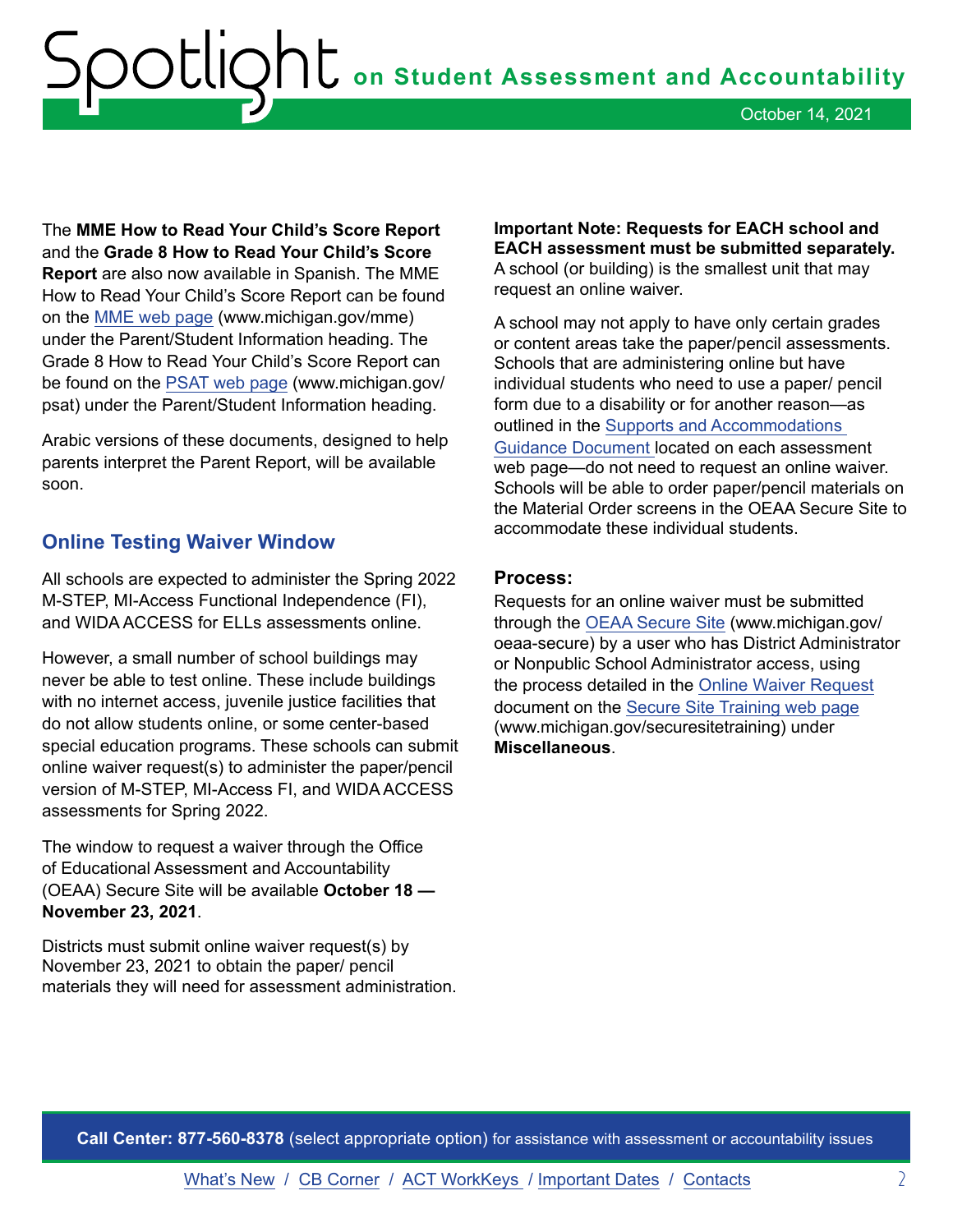October 14, 2021

#### <span id="page-2-0"></span>**Writing Skills Field Test: Preparation for Passage-based Writing**

The Michigan Department of Education (MDE) is looking for schools to participate in an M-STEP online Passage-based Writing Field Test, January 3– February 4, 2022.

#### **Why have a stand-alone field test?**

Field tests are used to check the adequacy of testing procedures and statistical characteristics of new test items by testing them in the field before they appear on an actual assessment. This test follows the same setup and security as the M-STEP. The field test helps to ensure that the items we are putting on the M-STEP are high quality. And, the more writing exposure your students receive, the more improvement you will see!

#### **Who can participate?**

Students in grades 3-8 can participate in field-testing items, written by Michigan authors for Michigan's state assessments.

#### **What is involved?**

During the field test, students will read one passage, either literary or informational, from a variety of genres as prescribed by the standards. Students will then answer five multiple-choice questions and respond to a writing prompt, which includes a checklist of components found in a well-written essay. They will not receive a score, but will have an opportunity to prepare for the M-STEP and use the checklist to improve their writing skills in the testing environment.

#### **Where will it take place?**

The online field test will take place in your school on computers.

#### **When do I sign up?**

Beginning November 15, 2021, go to the [OEAA](http://www.michigan.gov/oeaa-secure)  [Secure Site](http://www.michigan.gov/oeaa-secure) (<www.michigan.gov/oeaa-secure>) to Pre-Identify students for testing. For information about how to Pre-ID students for testing, or how to gain access to the Secure Site, go to the [Secure Site](http://www.michigan.gov/securesitetraining)  [Training Site](http://www.michigan.gov/securesitetraining) [\(www.michigan.gov/securesitetraining\)](www.michigan.gov/securesitetraining).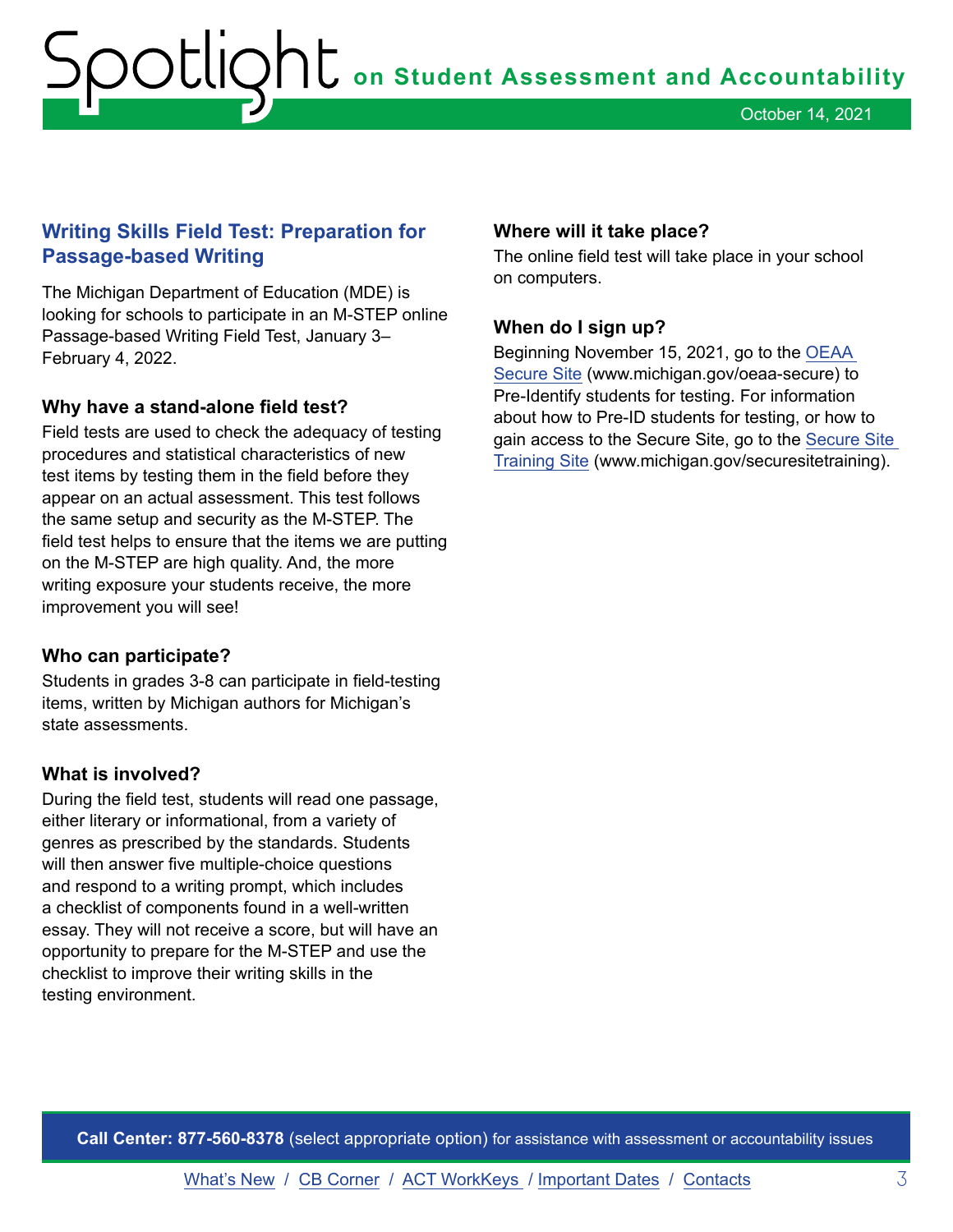## <span id="page-3-0"></span>Reminders **Reminders**

#### **Student Growth and Proficiency Reports for M-STEP, SAT/PSAT and MI-Access FI Now Available**

The Spring 2021 Student Growth and Proficiency Reports for M-STEP, SAT/PSAT, and MI-Access Functional Independence (FI) are now available in the Dynamic Score Reporting Site through the Office of Educational Assessment and Accountability [OEAA](http://www.michigan.gov/oeaa-secure)  [Secure Site](http://www.michigan.gov/oeaa-secure) ([www.michigan.gov/oeaa-secure\)](www.michigan.gov/oeaa-secure).

These student-level Student Growth and Proficiency Reports include information on the reported student's overall performance and plots the student's growth and scale score. Growth Target Scores are also plotted on the Growth Score and Scale Score Graph in the report.

Growth scores describe a student's learning over time compared to other students who took the same test and had similar prior test scores. Growth Scores are percentiles ranging from 1 to 99, with 50 being the average; these indicate how many scores in the student's comparison group are below that of the reported student's score. Growth Target Scores, also range from 1 to 99, and represent the amount of growth above or below average the student needs to maintain year-over-year to reach or maintain proficiency by the end of the set number of years.

Growth data is not available for all grades, content areas, or assessments. If a student did not have a valid prior test score, growth data is not available.

#### **M-STEP**

- Grade 3 English language arts and mathematics are not included because there is no student growth data in these grades and content areas.
- Grade 5 social studies reports are not included because there is no student growth data in these grades and content areas.
- Student growth data is not available for the M-STEP Science test (any grade) because there are no prior year test scores available.
- Grades 8 and 11 social studies do not include Growth Target (AGP) or Growth Target Timeframe data. This is because AGP/Timeframe scores are projections based on prior year assessment scores. Timeframe projections are for one to three years. Therefore, due to the gap of three years or more between assessments in this content area at these grade levels, the Michigan Department of Education does not report Growth Target data for grades 8 and 11 social studies.

#### **SAT/PSAT**

- Students have a Growth and Proficiency Report for Math.
- Students have a Growth and Proficiency Report for Evidenced-Based Reading and Writing.

#### **MI-Access FI/SI/P**

- Functional Independence (FI) assessment reports show results only.
- Growth data is not available for Supported Independence (SI) or Participation (P) assessments.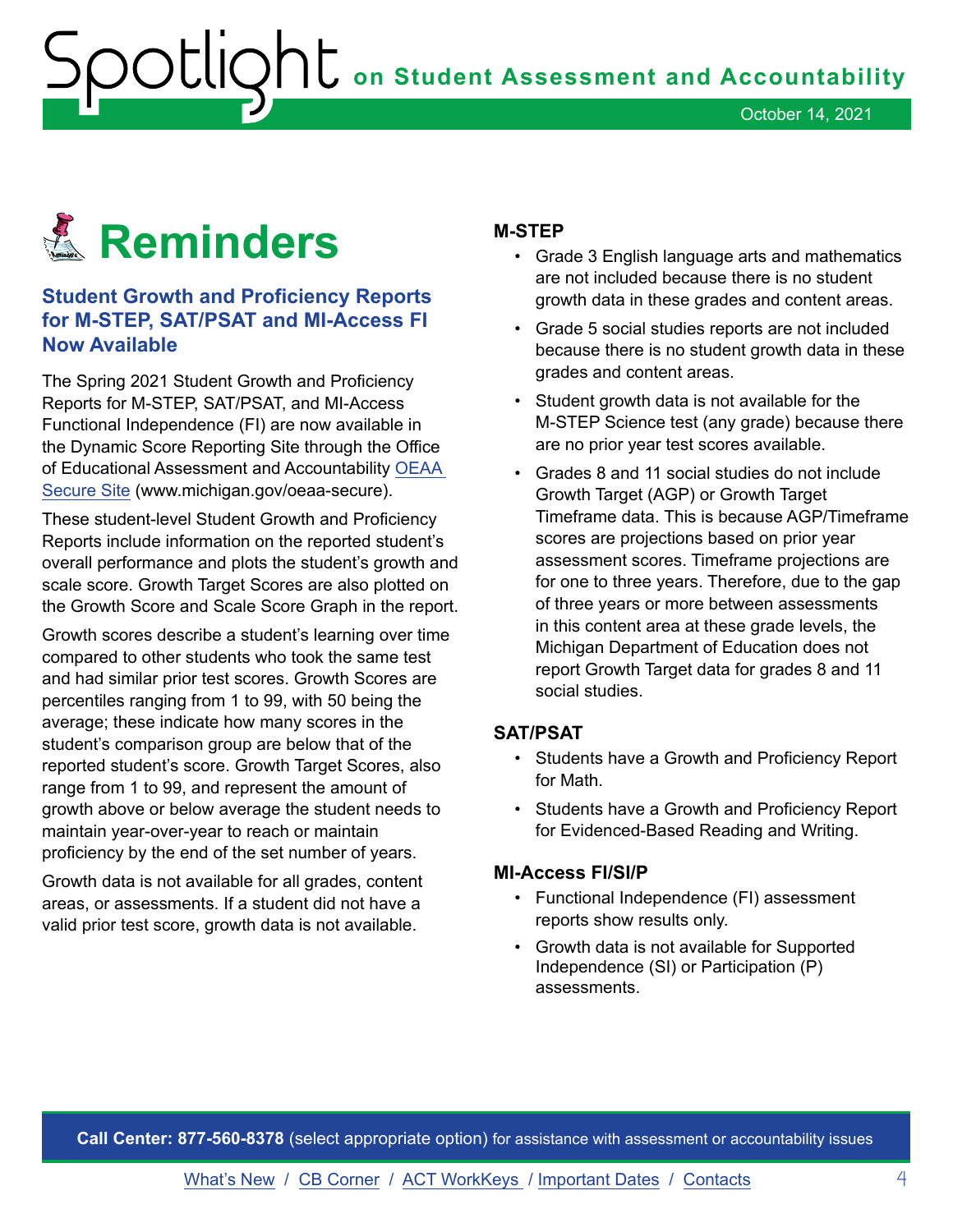October 14, 2021

## <span id="page-4-0"></span>**CB CB**

*Information on SAT*®*, PSAT*™ *8/9, and PSAT*™*10 provided by the College Board* 

#### **Questions about Fall SAT, PSAT 8/9, or PSAT 10?**

- Call the Michigan Educator Hotline: 866-870-3127 (select Option 1)
- Email: [michiganadministratorsupport@](mailto:michiganadministratorsupport%40collegeboard.org?subject=) [collegeboard.org](mailto:michiganadministratorsupport%40collegeboard.org?subject=)

#### **WHAT'S NEW**

- PSAT/NMSQT and SAT answer sheets for students who test on October 13 are to be returned by October 14.
- Order any SAT makeup materials for the October 28 test date in the College Board test ordering site; order by October 15.
- Return SAT answer sheets for students who take the test in the accommodated testing window as soon as all students have completed testing.
- All SAT test books must be returned.
- Test books for the October 13 PSAT/NMSQT test date can be securely stored and returned to students once scores are available.
- Test books for the Saturday, October 16 PSAT/ NMSQT test date must be returned.
- **SAT and PSAT/NMSQT test books for the October 13 test date cannot be used for the SAT makeup date or for the PSAT/ NMSQT alternate date.** Student scores will be invalidated if these test books are used for the wrong date.

#### **REMINDER**

Preparations for the Spring 2022 SAT with Essay, PSAT 8/9, and PSAT 10 will begin the first week of November. More information will be available in the October 28 edition of the Spotlight on Student Assessment and Accountability online newsletter.

- The Essay will be required for all students taking the Michigan-provided SAT in Spring 2022.
- The Spring 2022 SAT with Essay, PSAT 8/9, and PSAT 10 will continue to be administered in the paper/pencil mode.

Off-site testing information will be available in the upcoming October 21 edition of the Spotlight online newsletter. Coordinators will no longer need to indicate where off-site testing will take place, only how many off-site locations are expected to be used.

Make sure students are administered the appropriate Fall 2021 assessment. Students in Grade 9 must only take the PSAT 8/9; those in Grades 10 and 11 must take the PSAT/NMSQT; and Grade 12 students must take the SAT for the administration to be paid for by the Michigan Department of Education. Fifth-year seniors are not eligible to test in Fall 2021.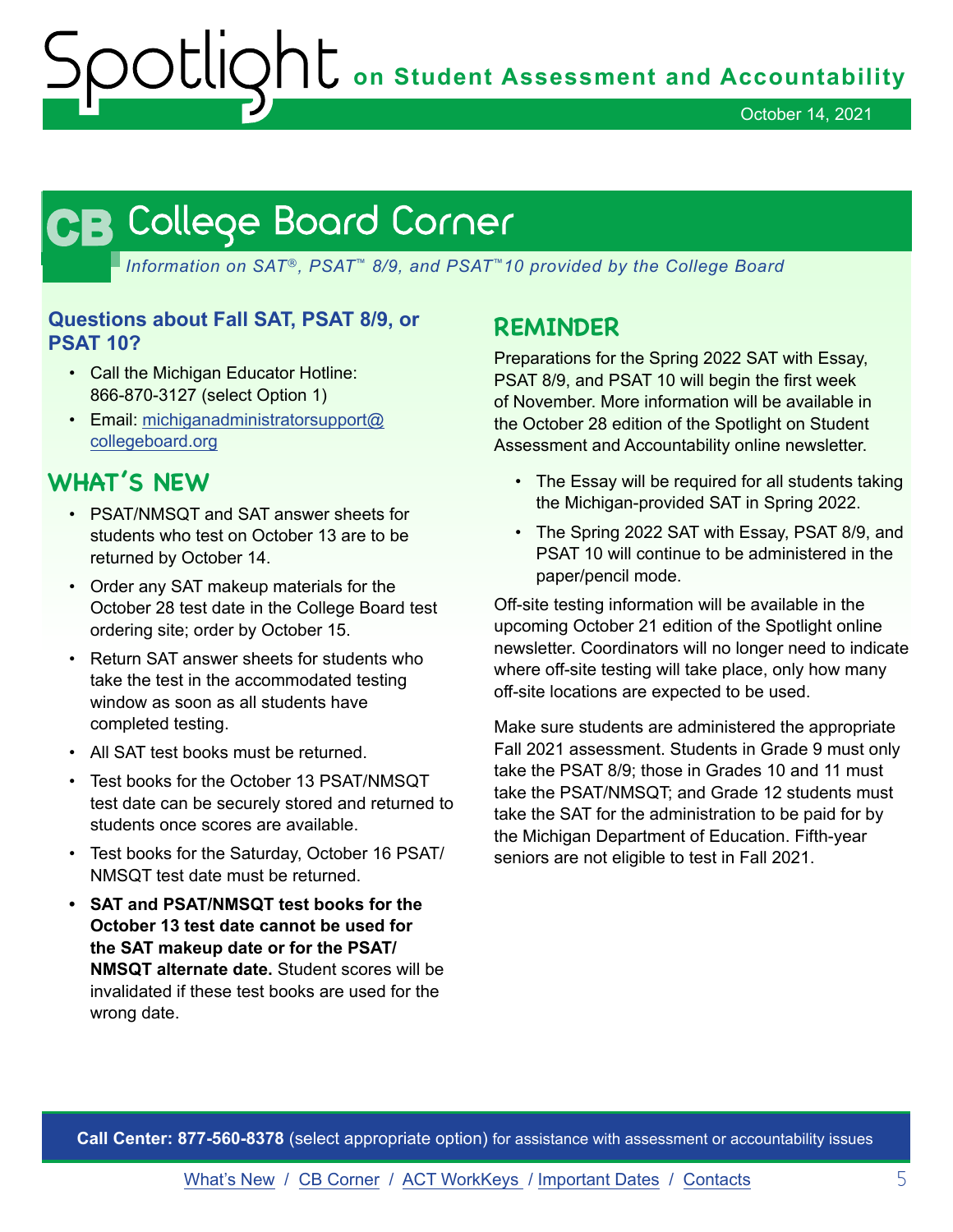### <span id="page-5-0"></span>**® ®**

#### **Reminder**

#### **Updating EEM Contact Information**

Make sure that the information for each building/ school's "WorkKeys Test Coordinator" is listed correctly in the [Educational Entity Master](http://www.michigan.gov/eem) (EEM) (<www.michigan.gov/eem>). This includes the coordinator(s) name, email address, phone number, and mailing address (cannot be a post office box).

ACT uses the information in the EEM to call, send emails, and ship test materials to the Workkeys Test Coordinators. Inaccurate information will result in critical information not being received in a timely manner, key deadlines being overlooked, and delays in the receipt of test materials.

Refer to the September 2, 2021 Spotlight article — It's Time to Ensure School and District Contacts Are Updated in the Educational Entity Master (EEM) for additional information on why this review/update is needed, as well as the list of contacts to be reviewed.

#### **Contacting ACT**

If you have questions, you may:

- 1. contact ACT via the [Contact Us web page](http://www.act.org/aap/state/contact.html) (<www.act.org/aap/state/contact.html>)
- 2. call ACT at 800-553-6244 between 9:30 a.m. and 6 p.m. ET
	- » standard time: ext. 2800
	- » accommodations: ext. 1788
- 3. email accommodations questions to [ACTStateAccoms@act.org](mailto:ACTStateAccoms%40act.org?subject=Requesting%20Assistance)

**Call Center: 877-560-8378** (select appropriate option) for assistance with assessment or accountability issues

[What's New](#page-0-0) / [CB Corner](#page-4-0) / ACT WorkKeys / [Important Dates](#page-6-0) / [Contacts](#page-7-0) 6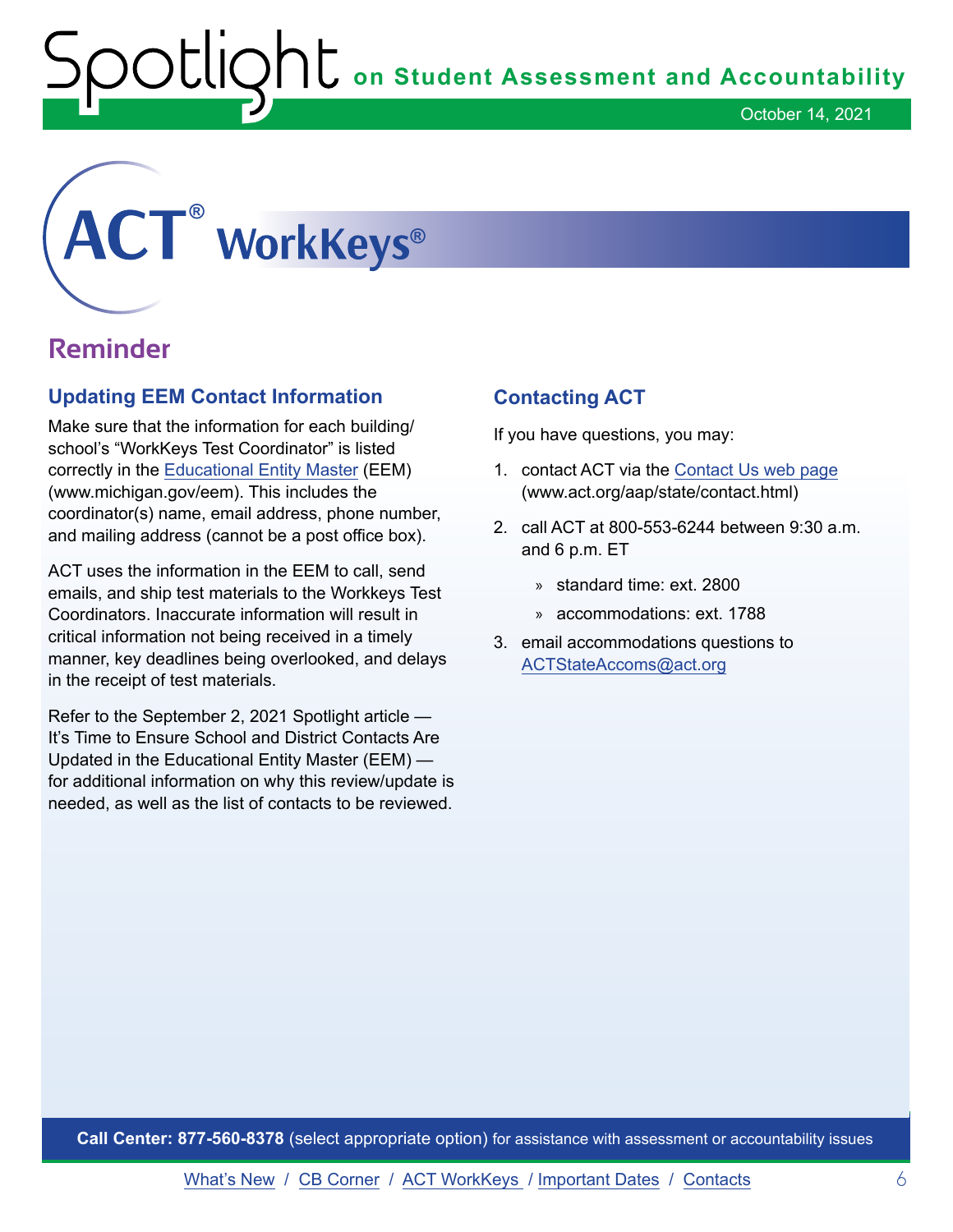### **on Student Assessment and Accountability** October 14, 2021

### <span id="page-6-0"></span>**Important Dates**

#### **October 2021**

#### **Early Literacy and Mathematics**

#### **Now – October 29, 2021**

• Pre-Identification of students in the OEAA Secure Site by 5:00 p.m. for **Early Literacy and Mathematics Benchmark Assessments (K-2)** 

#### **Early Literacy and Mathematics**

#### **Now – October 29, 2021**

• **Early Literacy and Mathematics Benchmark Assessments (K-2)** Fall 2020 testing window

#### **Online Testing Waiver**

#### **October 18 – November 23, 2021**

• Requests for online waiver for the Spring 2022 M-STEP, MI-Access Functional Independence (FI), and WIDA ACCESS for ELLs assessments online. Requests must be submitted through the [OEAA Secure Site](http://www.michigan.gov/oeaa-secure) (<www.michigan.gov/oeaa>secure).

#### **WIDA**

#### **October 18 – November 23, 2021**

**• Online Waiver Window** - request waiver to administer pencil/paper by 5:00 p.m. on November 23 for **WIDA ACCESS - PP** 

#### **November 2021**

#### **Webinar: New WIDA Screener for Kindergarten**

#### **November 2, 2021, 9:30 - 11:30 a.m.**

• New WIDA Screener for Kindergarten webinar Register for [the webinar](https://forms.gle/qkFZeRrch2ujira59) 

#### **Writing Skills Field Test**

Wed

#### **November 2, 2021– February 4, 2022**

• Participate in an M-STEP online Passage-based Writing Field Test. Go to the [OEAA Secure Site](http://www.michigan.gov/oeaa-secure)  (www.michigan.gov/oeaa-secure) to Pre-Identify students for testing.

Thu

 $\Gamma$ 

5

12

6

13

#### **December 2021**

#### **Webinar: Technology Coordinator Training**

#### **December 1, 2021, 10:00 a.m.**

• Winter/Spring 2022 Technology Coordinator Training Zoom webinar [Join the webinar](https://datarecognitioncorp.zoom.us/j/84084055143)

#### **WIDA Assessment Office Hours**

#### **December 2, 2021, 3:00 - 4:00 p.m.**

• Microsoft Teams meetings for educators coordinating or administering the WIDA assessments to ask questions of Michigan Department of Education staff. ([Microsoft Teams Link](https://teams.microsoft.com/l/meetup-join/19%3ameeting_ZTI2YjQwZjUtMjU0NC00ZmQ1LWE1YWItNDI2ZjYwN2I1N2E5%40thread.v2/0?context=%7b%22Tid%22%3a%22d5fb7087-3777-42ad-966a-892ef47225d1%22%2c%22Oid%22%3a%221bb5cc60-e637-4bde-a17c-fc156bd19bc2%22%7d))

#### **December 9, 2021, 3:00 - 4:00 p.m.**

• Microsoft Teams meetings for educators coordinating or administering the WIDA assessments to ask questions of Michigan Department of Education staff. ([Microsoft Teams Link](https://teams.microsoft.com/l/meetup-join/19%3ameeting_ZTI2YjQwZjUtMjU0NC00ZmQ1LWE1YWItNDI2ZjYwN2I1N2E5%40thread.v2/0?context=%7b%22Tid%22%3a%22d5fb7087-3777-42ad-966a-892ef47225d1%22%2c%22Oid%22%3a%221bb5cc60-e637-4bde-a17c-fc156bd19bc2%22%7d))

#### **December 16, 2021, 3:00 - 4:00 p.m.**

• Microsoft Teams meetings for educators coordinating or administering the WIDA assessments to ask questions of Michigan Department of Education staff. ([Microsoft Teams Link](https://teams.microsoft.com/l/meetup-join/19%3ameeting_ZTI2YjQwZjUtMjU0NC00ZmQ1LWE1YWItNDI2ZjYwN2I1N2E5%40thread.v2/0?context=%7b%22Tid%22%3a%22d5fb7087-3777-42ad-966a-892ef47225d1%22%2c%22Oid%22%3a%221bb5cc60-e637-4bde-a17c-fc156bd19bc2%22%7d))